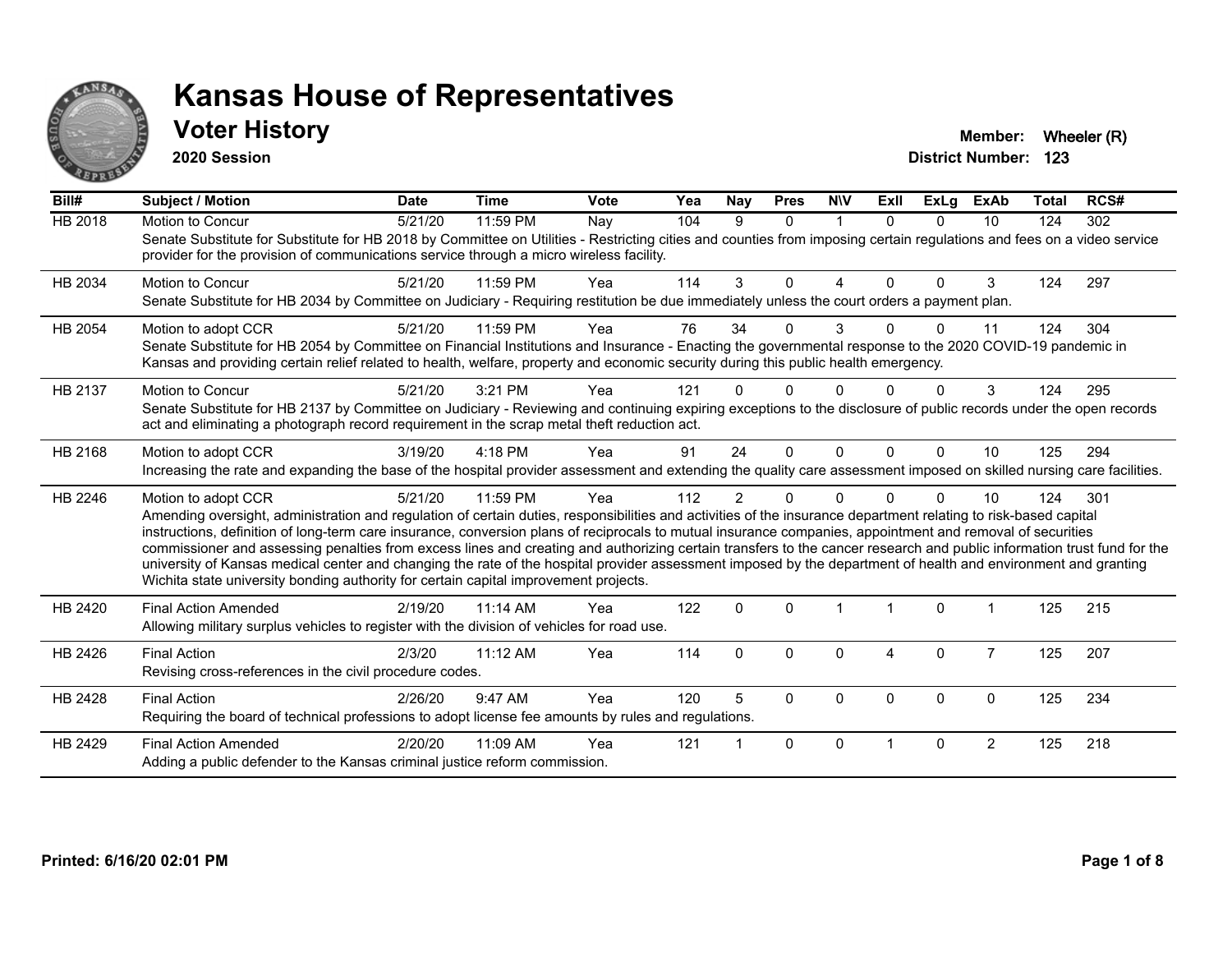

#### **Voter History Member: Wheeler (R) Member: Wheeler (R)**

**2020 Session**

| Bill#          | <b>Subject / Motion</b>                                                                                                                                                                                     | <b>Date</b> | <b>Time</b> | <b>Vote</b> | Yea | <b>Nay</b>   | <b>Pres</b>  | <b>NIV</b>   | Exll                    | <b>ExLg</b> | <b>ExAb</b>    | <b>Total</b> | RCS# |
|----------------|-------------------------------------------------------------------------------------------------------------------------------------------------------------------------------------------------------------|-------------|-------------|-------------|-----|--------------|--------------|--------------|-------------------------|-------------|----------------|--------------|------|
| HB 2432        | <b>Final Action Amended</b>                                                                                                                                                                                 | 2/20/20     | 11:10 AM    | Yea         | 122 | $\Omega$     | $\mathbf{0}$ | $\mathbf{0}$ |                         | 0           | $\overline{2}$ | 125          | 219  |
|                | Creating the Kansas pesticide waste disposal program and allowing up to \$50,000 to be transferred annually from the Kansas agricultural remediation fund to a new<br>Kansas pesticide waste disposal fund. |             |             |             |     |              |              |              |                         |             |                |              |      |
| HB 2438        | <b>Final Action</b>                                                                                                                                                                                         | 2/26/20     | 9:48 AM     | Yea         | 125 | $\Omega$     | $\Omega$     | $\Omega$     | $\Omega$                | $\Omega$    | $\Omega$       | 125          | 235  |
|                | Allowing certain exceptions to the confidentiality of state child death review board documents.                                                                                                             |             |             |             |     |              |              |              |                         |             |                |              |      |
| <b>HB 2447</b> | <b>Final Action Amended</b>                                                                                                                                                                                 | 2/20/20     | 11:16 AM    | Yea         | 83  | 39           | $\mathbf{0}$ | $\Omega$     | $\overline{1}$          | $\Omega$    | $\overline{2}$ | 125          | 220  |
|                | Changing how two-way electronic audio-visual communication is used in courts.                                                                                                                               |             |             |             |     |              |              |              |                         |             |                |              |      |
| HB 2448        | <b>Final Action Amended</b>                                                                                                                                                                                 | 2/19/20     | 11:15 AM    | Yea         | 98  | 25           | $\pmb{0}$    | $\pmb{0}$    | $\overline{\mathbf{1}}$ | 0           | $\mathbf{1}$   | 125          | 216  |
|                | Changing penalties for crimes related to motor vehicles.                                                                                                                                                    |             |             |             |     |              |              |              |                         |             |                |              |      |
| HB 2449        | <b>Final Action</b>                                                                                                                                                                                         | 2/20/20     | 11:17 AM    | Yea         | 99  | 23           | $\Omega$     | $\Omega$     | 1                       | $\Omega$    | $\overline{2}$ | 125          | 221  |
|                | Changing the requirements for board of indigents' defense services appointments.                                                                                                                            |             |             |             |     |              |              |              |                         |             |                |              |      |
| HB 2451        | <b>Final Action</b>                                                                                                                                                                                         | 2/20/20     | 11:18 AM    | Yea         | 122 | $\Omega$     | 0            | 0            | $\overline{1}$          | $\Omega$    | $\overline{2}$ | 125          | 222  |
|                | Amending Kansas department of agriculture division of animal health license, permit and registration renewal deadlines.                                                                                     |             |             |             |     |              |              |              |                         |             |                |              |      |
| HB 2452        | <b>Final Action</b>                                                                                                                                                                                         | 2/26/20     | 9:49 AM     | Yea         | 125 | $\Omega$     | $\Omega$     | $\Omega$     | $\Omega$                | 0           | $\mathbf 0$    | 125          | 236  |
|                | Creating the Kansas reading readiness act.                                                                                                                                                                  |             |             |             |     |              |              |              |                         |             |                |              |      |
| HB 2454        | <b>Final Action Amended</b>                                                                                                                                                                                 | 2/19/20     | 11:17 AM    | Yea         | 114 | 9            | $\mathbf{0}$ | $\mathbf 0$  |                         | $\Omega$    | $\mathbf 1$    | 125          | 217  |
|                | Self-storage unit rentals; sales and towing of property for nonpayment of rent or abandonment; contractual value of property.                                                                               |             |             |             |     |              |              |              |                         |             |                |              |      |
| HB 2456        | <b>Final Action</b>                                                                                                                                                                                         | 2/26/20     | 9:50 AM     | Yea         | 124 |              | $\Omega$     | $\Omega$     | $\Omega$                | $\Omega$    | $\mathbf{0}$   | 125          | 237  |
|                | Clarifying the definition of the term "possession" in the Kansas criminal code.                                                                                                                             |             |             |             |     |              |              |              |                         |             |                |              |      |
| HB 2462        | <b>Final Action</b>                                                                                                                                                                                         | 2/26/20     | 9:51 AM     | Yea         | 125 | $\mathbf{0}$ | 0            | $\mathbf 0$  | $\Omega$                | 0           | $\mathbf 0$    | 125          | 238  |
|                | Updating provisions related to the Kansas department of agriculture division of conservation.                                                                                                               |             |             |             |     |              |              |              |                         |             |                |              |      |
| HB 2463        | <b>Final Action Amended</b>                                                                                                                                                                                 | 2/26/20     | 9:52 AM     | Yea         | 125 | $\mathbf{0}$ | $\mathbf{0}$ | $\Omega$     | $\Omega$                | $\Omega$    | $\Omega$       | 125          | 239  |
|                | Amending the Kansas pesticide law's licensure requirements and the Kansas chemigation safety law's permittee requirements.                                                                                  |             |             |             |     |              |              |              |                         |             |                |              |      |
| HB 2464        | <b>Final Action Amended</b>                                                                                                                                                                                 | 2/26/20     | 9:53 AM     | Yea         | 121 |              | $\Omega$     | $\Omega$     | $\Omega$                | $\Omega$    | $\Omega$       | 125          | 240  |
|                | Updating egg repacking requirements for retailers.                                                                                                                                                          |             |             |             |     |              |              |              |                         |             |                |              |      |
| HB 2466        | <b>Final Action</b>                                                                                                                                                                                         | 2/10/20     | 11:10 AM    | Yea         | 118 |              | $\Omega$     |              | $\overline{2}$          | $\Omega$    | 3              | 125          | 212  |
|                | Enacting the Kansas taxpayer protection act; requiring the signature and tax identification number of paid tax return preparers on income tax returns; authorizing                                          |             |             |             |     |              |              |              |                         |             |                |              |      |
|                | actions to enjoin paid tax return preparers from engaging in certain conduct.                                                                                                                               |             |             |             |     |              |              |              |                         |             |                |              |      |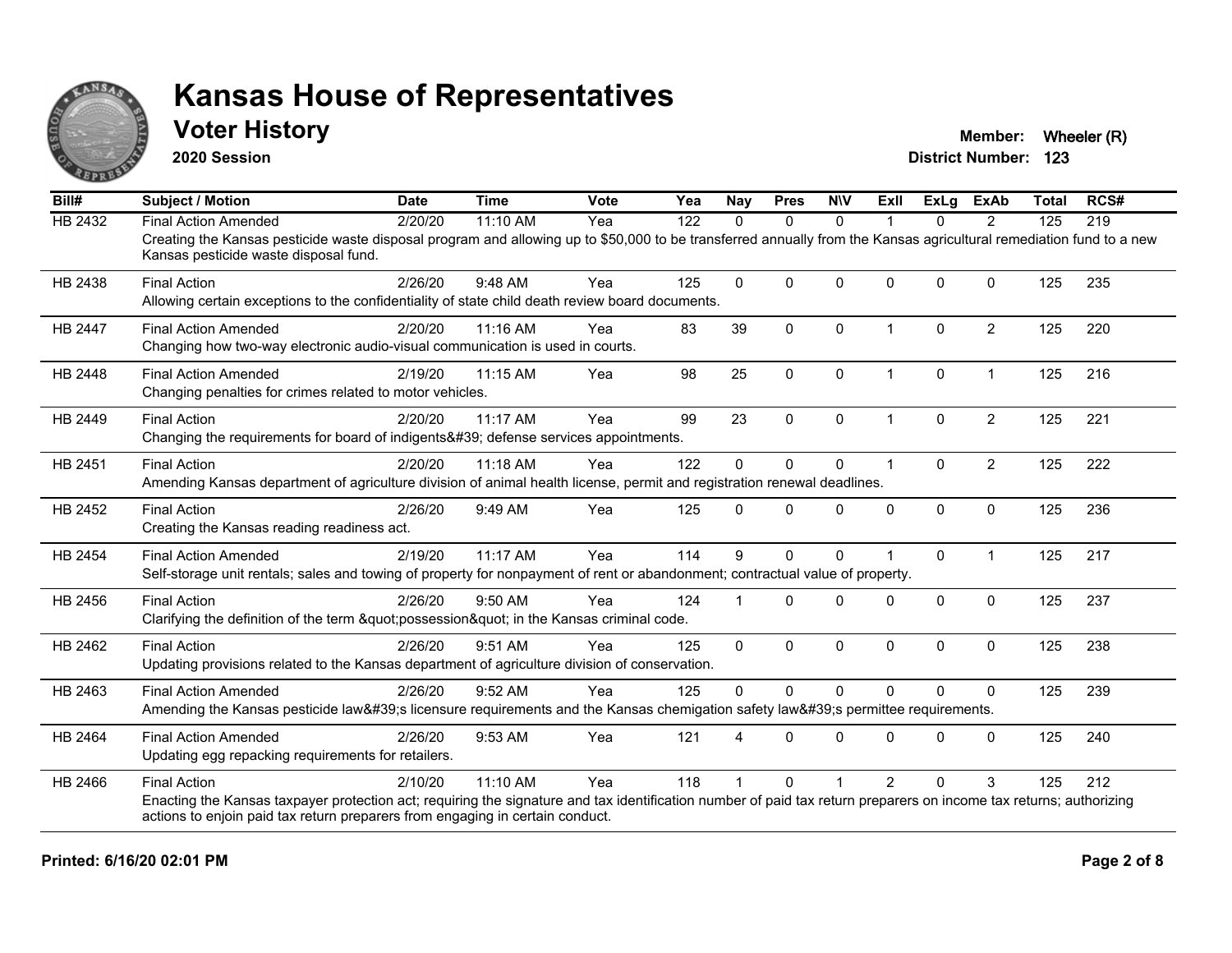

### **Voter History Member: Wheeler (R) Member: Wheeler (R)**

**2020 Session**

| Bill#   | <b>Subject / Motion</b>                                                                                                                                             | <b>Date</b> | <b>Time</b> | Vote | Yea | <b>Nay</b>     | <b>Pres</b>  | <b>NIV</b>  | ExII     | ExLa           | <b>ExAb</b>    | <b>Total</b> | RCS# |
|---------|---------------------------------------------------------------------------------------------------------------------------------------------------------------------|-------------|-------------|------|-----|----------------|--------------|-------------|----------|----------------|----------------|--------------|------|
| HB 2467 | <b>Final Action Amended</b>                                                                                                                                         | 2/7/20      | 4:10 PM     | Nay  | 105 | 15             | $\mathbf{0}$ | 3           | $\Omega$ | $\overline{2}$ | $\mathbf{0}$   | 125          | 211  |
|         | Removing the spousal exception from sexual battery and requiring a domestic violence offender assessment on a first conviction of domestic battery.                 |             |             |      |     |                |              |             |          |                |                |              |      |
| HB 2469 | <b>Final Action Amended</b>                                                                                                                                         | 2/26/20     | 9:54 AM     | Yea  | 120 | 5              | $\mathbf 0$  | $\Omega$    | $\Omega$ | $\Omega$       | 0              | 125          | 241  |
|         | Extending terminal medical release to inmates in the custody of the department of corrections with a condition likely to cause death within 120 days.               |             |             |      |     |                |              |             |          |                |                |              |      |
| HB 2470 | <b>Final Action</b>                                                                                                                                                 | 2/26/20     | $9:55$ AM   | Yea  | 125 | $\Omega$       | $\Omega$     | $\Omega$    | $\Omega$ | $\Omega$       | $\Omega$       | 125          | 242  |
|         | Clarifying jurisdiction and supervision of offenders in a certified drug abuse treatment program.                                                                   |             |             |      |     |                |              |             |          |                |                |              |      |
| HB 2479 | <b>Final Action</b>                                                                                                                                                 | 2/26/20     | $9:56$ AM   | Yea  | 125 | $\mathbf{0}$   | $\mathbf 0$  | $\Omega$    | $\Omega$ | $\Omega$       | $\mathbf 0$    | 125          | 243  |
|         | Codifying the NAIC corporate governance model regulation into statute.                                                                                              |             |             |      |     |                |              |             |          |                |                |              |      |
| HB 2480 | <b>Final Action</b>                                                                                                                                                 | 2/26/20     | 9:57 AM     | Yea  | 125 | $\Omega$       | $\Omega$     | $\Omega$    | $\Omega$ | $\Omega$       | $\mathbf{0}$   | 125          | 244  |
|         | Updating the definition of long-term care insurance contained in the long-term care insurance act.                                                                  |             |             |      |     |                |              |             |          |                |                |              |      |
| HB 2487 | <b>Emergency Final Action</b>                                                                                                                                       | 2/26/20     | 4:22 PM     | Yea  | 118 | $\overline{7}$ | $\mathbf{0}$ | $\mathbf 0$ | $\Omega$ | $\Omega$       | $\Omega$       | 125          | 262  |
|         | Including emotional disability rather than emotional disturbance in the definitions of "children with disabilities" and "individuals with disabilities. "           |             |             |      |     |                |              |             |          |                |                |              |      |
| HB 2490 | <b>Final Action</b>                                                                                                                                                 | 3/12/20     | 11:21 AM    | Yea  | 118 | $\overline{2}$ | $\mathbf{0}$ | $\Omega$    |          | $\Omega$       | 4              | 125          | 276  |
|         | Kansas corporation NOL carryforward extension.                                                                                                                      |             |             |      |     |                |              |             |          |                |                |              |      |
| HB 2495 | <b>Final Action</b>                                                                                                                                                 | 2/26/20     | 9:58 AM     | Yea  | 125 | $\Omega$       | $\mathbf{0}$ | $\Omega$    | $\Omega$ | $\Omega$       | $\Omega$       | 125          | 245  |
|         | Authorizing the crime victims compensation board to waive application time restrictions for a victim of a sexually violent crime to receive compensation for mental |             |             |      |     |                |              |             |          |                |                |              |      |
|         | health counseling.                                                                                                                                                  |             |             |      |     |                |              |             |          |                |                |              |      |
| HB 2496 | <b>Final Action</b>                                                                                                                                                 | 2/26/20     | 9:59 AM     | Yea  | 125 | $\Omega$       | $\Omega$     | $\Omega$    | $\Omega$ | $\Omega$       | $\Omega$       | 125          | 246  |
|         | Authorizing court services officers and community corrections officers to provide a certification of identification to offenders.                                   |             |             |      |     |                |              |             |          |                |                |              |      |
| HB 2500 | <b>Emergency Final Action Amended</b>                                                                                                                               | 2/20/20     | 11:48 AM    | Yea  | 122 | $\Omega$       | $\Omega$     | $\Omega$    |          | $\Omega$       | $\overline{2}$ | 125          | 226  |
|         | Amending the Kansas power of attorney act regarding the form of a power of attorney and the duties of third parties relying and acting on a power of attorney.      |             |             |      |     |                |              |             |          |                |                |              |      |
| HB 2501 | <b>Final Action Amended</b>                                                                                                                                         | 2/20/20     | 11:19 AM    | Yea  | 119 | 3              | $\Omega$     | $\Omega$    |          | $\Omega$       | $\overline{2}$ | 125          | 223  |
|         | Allowing salvage vehicle pools to apply for ownership documents for vehicles that are disclaimed by insurance companies.                                            |             |             |      |     |                |              |             |          |                |                |              |      |
| HB 2503 | <b>Final Action Amended</b>                                                                                                                                         | 2/26/20     | 10:00 AM    | Yea  | 125 | $\Omega$       | $\Omega$     | $\Omega$    | $\Omega$ | $\Omega$       | $\Omega$       | 125          | 247  |
|         | Authorizing the transfer of \$268,412,000 from the state general fund to the KPERS fund during fiscal year 2020 and eliminating certain level-dollar employer       |             |             |      |     |                |              |             |          |                |                |              |      |
|         | contribution payments.                                                                                                                                              |             |             |      |     |                |              |             |          |                |                |              |      |
| HB 2506 | <b>EFA Sub Bill Amended</b>                                                                                                                                         | 2/26/20     | 4:26 PM     | Yea  | 123 | $\mathcal{P}$  | $\Omega$     | $\Omega$    | $\Omega$ | $\Omega$       | $\Omega$       | 125          | 265  |
|         | Expanding the military spouse and servicemember's expedited licensure law to certain other license, certificate or registration applicants.                         |             |             |      |     |                |              |             |          |                |                |              |      |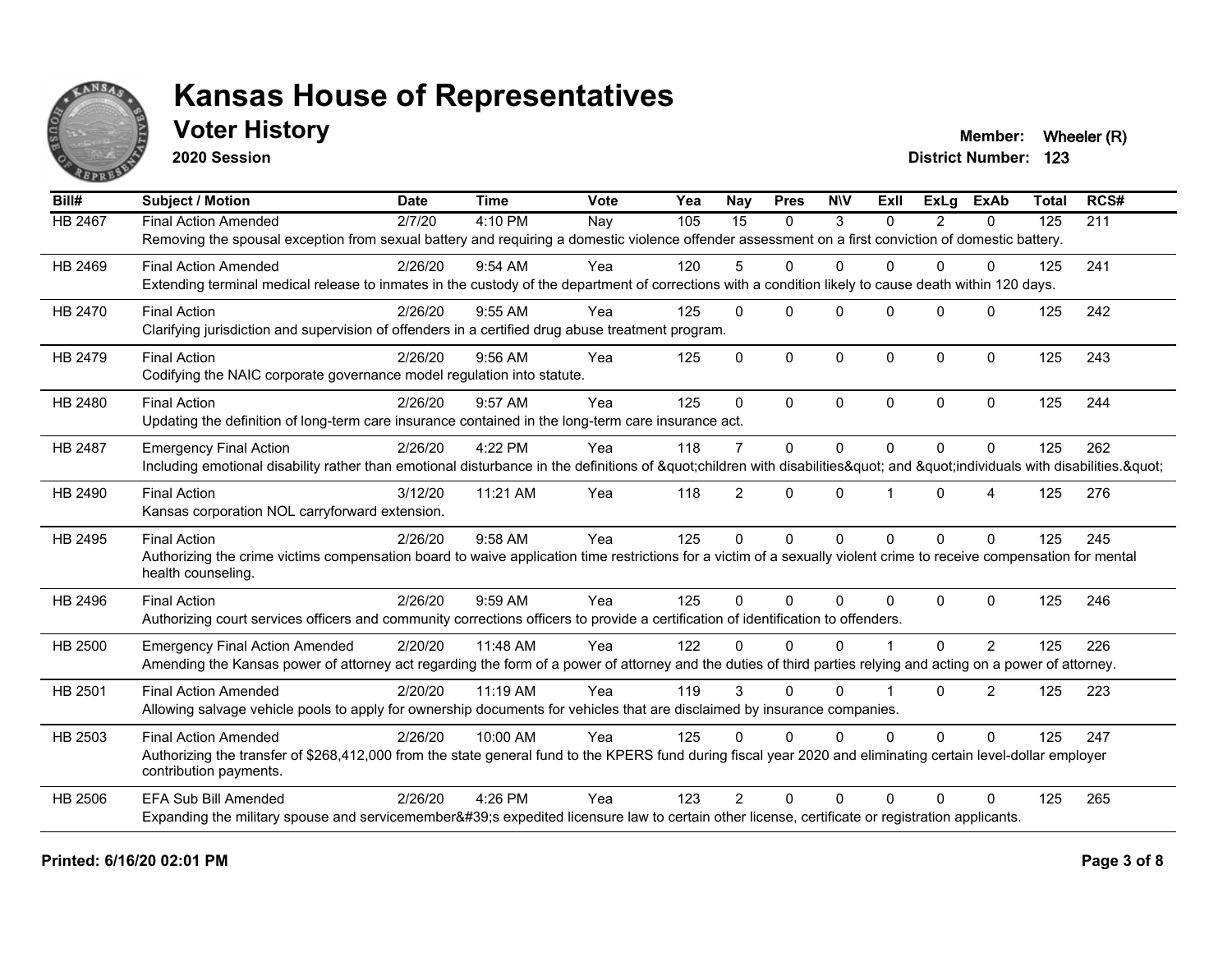

### **Voter History Member: Wheeler (R) Member: Wheeler (R)**

**2020 Session**

| Bill#   | Subject / Motion                                                                                                                                                                                                                                                                                                                                                                                                                                                                                                                                    | <b>Date</b> | <b>Time</b> | <b>Vote</b> | Yea | Nay            | <b>Pres</b>          | <b>NIV</b>   | <b>ExII</b> | ExLg         | <b>ExAb</b>    | <b>Total</b> | RCS# |
|---------|-----------------------------------------------------------------------------------------------------------------------------------------------------------------------------------------------------------------------------------------------------------------------------------------------------------------------------------------------------------------------------------------------------------------------------------------------------------------------------------------------------------------------------------------------------|-------------|-------------|-------------|-----|----------------|----------------------|--------------|-------------|--------------|----------------|--------------|------|
| HB 2507 | <b>Final Action Amended</b><br>Liability protection for businesses that participate in high school work-based learning programs.                                                                                                                                                                                                                                                                                                                                                                                                                    | 2/26/20     | 10:01 AM    | Yea         | 97  | 27             | $\blacktriangleleft$ | $\Omega$     | $\Omega$    | $\Omega$     | $\Omega$       | 125          | 248  |
| HB 2509 | <b>Emergency Final Action</b><br>Vacating certain blocks in the original town plat set aside for a college and a park of the city of Americus and vesting fee simple title in the city.                                                                                                                                                                                                                                                                                                                                                             | 2/26/20     | 4:22 PM     | Yea         | 122 | 3              | $\mathbf{0}$         | $\Omega$     | $\Omega$    | $\Omega$     | $\Omega$       | 125          | 263  |
| HB 2510 | <b>Emergency Final Action</b><br>Special districts may be dissolved and responsibilities assumed by a city.                                                                                                                                                                                                                                                                                                                                                                                                                                         | 2/26/20     | 4:29 PM     | Yea         | 122 | 3              | $\Omega$             | $\Omega$     | U           | $\Omega$     | $\mathbf 0$    | 125          | 267  |
| HB 2510 | Motion to adopt CCR<br>Creating the Kansas promise scholarship act; requiring a Kansas foster care children annual academic report card; authorizing the state board of regents on behalf of<br>Kansas state university to sell certain real property in Saline county; providing payment or waiver of tuition for certain dually or concurrently enrolled students;<br>authorizing the practice of the healing arts by healing arts school clinics; providing ACT college entrance exams and workkeys assessments to nonpublic school<br>students. | 5/21/20     | 11:59 PM    | Yea         | 110 | 3              | $\Omega$             |              | U           | $\Omega$     | 10             | 124          | 300  |
| HB 2515 | <b>Emergency Final Action Amended</b><br>Creating the Kansas promise scholarship program.                                                                                                                                                                                                                                                                                                                                                                                                                                                           | 2/20/20     | 11:47 AM    | Yea         | 116 | 6              | $\Omega$             | $\Omega$     | 1           | $\Omega$     | $\overline{2}$ | 125          | 225  |
| HB 2516 | <b>Final Action Amended</b><br>Enacting the first-time home buyer savings account act.                                                                                                                                                                                                                                                                                                                                                                                                                                                              | 2/26/20     | 10:03 AM    | Yea         | 123 | $\overline{2}$ | $\mathbf{0}$         | $\Omega$     | $\Omega$    | $\Omega$     | $\mathbf 0$    | 125          | 249  |
| HB 2518 | <b>Final Action</b><br>Counting any crime with a domestic violence designation as a prior conviction under domestic battery.                                                                                                                                                                                                                                                                                                                                                                                                                        | 2/26/20     | 10:04 AM    | Yea         | 125 | $\Omega$       | $\mathbf{0}$         | $\Omega$     | $\Omega$    | $\Omega$     | $\Omega$       | 125          | 250  |
| HB 2521 | <b>Emergency Final Action Amended</b><br>Enacting the revised uniform athlete agents act.                                                                                                                                                                                                                                                                                                                                                                                                                                                           | 2/20/20     | 11:49 AM    | Yea         | 122 | $\Omega$       | $\mathbf 0$          | $\mathbf 0$  |             | $\mathbf{0}$ | $\overline{2}$ | 125          | 227  |
| HB 2524 | <b>Final Action</b><br>Updating motor carrier laws and regulation of motor carriers by the state corporation commission.                                                                                                                                                                                                                                                                                                                                                                                                                            | 2/17/20     | 11:24 AM    | ExAb        | 118 | $\Omega$       | $\Omega$             | $\Omega$     | 3           | $\Omega$     | $\overline{4}$ | 125          | 213  |
| HB 2528 | <b>Final Action</b><br>Providing for all vehicles more than 35 years old to qualify as an antique vehicle.                                                                                                                                                                                                                                                                                                                                                                                                                                          | 2/26/20     | 10:05 AM    | Yea         | 124 | 1              | $\mathbf{0}$         | $\mathbf{0}$ | $\Omega$    | $\Omega$     | $\mathbf{0}$   | 125          | 251  |
| HB 2540 | <b>Emergency Final Action Amended</b><br>Requiring moneys attributable to at-risk student weighting be expended for approved at-risk educational programs.                                                                                                                                                                                                                                                                                                                                                                                          | 2/26/20     | 4:37 PM     | Yea         | 111 | 14             | $\Omega$             | $\Omega$     | 0           | $\mathbf 0$  | $\mathbf 0$    | 125          | 274  |
| HB 2546 | <b>Final Action</b><br>Creating the crime of sexual extortion and adding the crime to the Kansas offender registration act.                                                                                                                                                                                                                                                                                                                                                                                                                         | 2/26/20     | 10:06 AM    | Yea         | 125 | 0              | 0                    | $\mathbf 0$  | $\Omega$    | $\Omega$     | $\mathbf 0$    | 125          | 252  |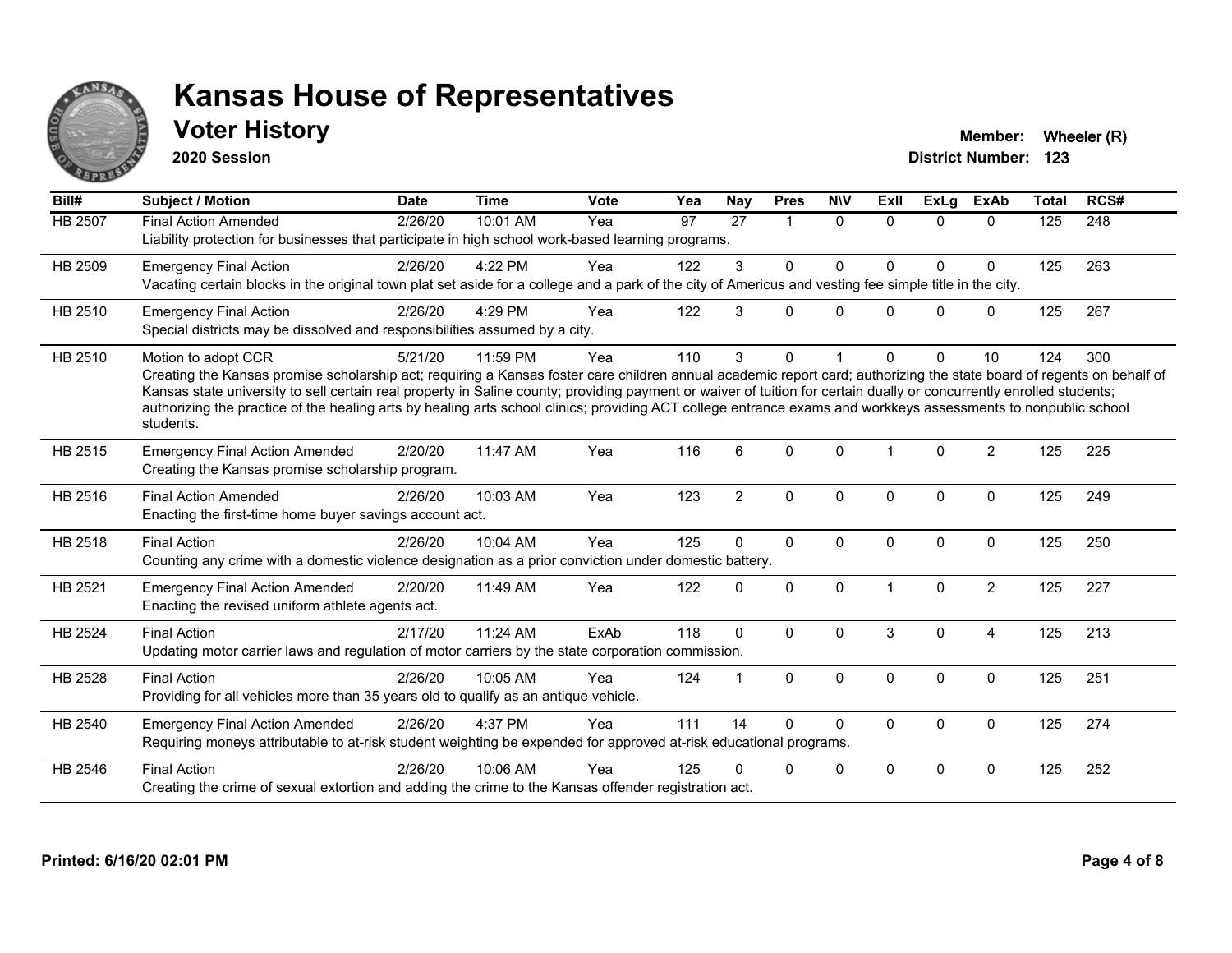

### **Voter History Member: Wheeler (R) Member: Wheeler (R)**

**2020 Session**

| Bill#          | <b>Subject / Motion</b>                                                                                                                                                                                                                                                                                  | <b>Date</b> | <b>Time</b> | Vote | Yea | <b>Nay</b>     | <b>Pres</b>  | <b>NIV</b>   | ExII           | ExLg         | <b>ExAb</b>    | <b>Total</b> | RCS# |
|----------------|----------------------------------------------------------------------------------------------------------------------------------------------------------------------------------------------------------------------------------------------------------------------------------------------------------|-------------|-------------|------|-----|----------------|--------------|--------------|----------------|--------------|----------------|--------------|------|
| HB 2547        | <b>Final Action Amended</b><br>Making changes to suspended drivers' license requirements.                                                                                                                                                                                                                | 2/26/20     | 10:07 AM    | Yea  | 125 | 0              | $\mathbf 0$  | $\mathbf 0$  | 0              | $\Omega$     | $\mathbf{0}$   | 125          | 253  |
| HB 2548        | <b>Final Action Amended</b><br>Claims against the state submitted by the Joint Committee on Special Claims Against the State.                                                                                                                                                                            | 3/13/20     | 8:19 AM     | Yea  | 115 |                | $\mathbf{0}$ | $\Omega$     | $\overline{2}$ | $\Omega$     | $\overline{7}$ | 125          | 282  |
| HB 2554        | <b>Final Action</b><br>Enacting the uniform fiduciary income and principal act (UFIPA).                                                                                                                                                                                                                  | 2/26/20     | 10:08 AM    | Yea  | 125 | $\Omega$       | $\mathbf{0}$ | $\mathbf{0}$ | $\Omega$       | $\Omega$     | $\Omega$       | 125          | 254  |
| HB 2571        | <b>Final Action Amended</b><br>Club and drinking establishment liquor license eligibility; spouse is a law enforcement officer in another county.                                                                                                                                                        | 3/12/20     | 11:22 AM    | Yea  | 108 | 12             | $\Omega$     | $\mathbf 0$  | 1              | $\Omega$     | $\overline{4}$ | 125          | 277  |
| HB 2575        | <b>Emergency Final Action Amended</b><br>Amending the Kansas drycleaner environmental response act to change the required deductible rate, environmental surcharge rate and penalty fine amount.                                                                                                         | 2/26/20     | 4:31 PM     | Yea  | 95  | 29             |              | $\Omega$     | $\Omega$       | $\Omega$     | $\Omega$       | 125          | 269  |
| HB 2583        | <b>Emergency Final Action</b><br>Clarify the vacation of territory from city boundaries or release of easements.                                                                                                                                                                                         | 2/26/20     | 4:35 PM     | Yea  | 124 |                | $\Omega$     | $\Omega$     | 0              | $\Omega$     | $\Omega$       | 125          | 273  |
| HB 2585        | <b>Emergency Final Action Amended</b><br>Amending the Kansas drycleaner environmental response act to change the required deductible rate, environmental surcharge rate and penalty fine amount.                                                                                                         | 2/26/20     | 4:27 PM     | Yea  | 123 | $\overline{2}$ | $\mathbf{0}$ | $\Omega$     | $\Omega$       | $\Omega$     | $\Omega$       | 125          | 266  |
| HB 2585        | Motion to Concur<br>Senate Substitute for HB 2585 by Committee on Utilities - Exempting certain public utilities from Kansas income taxation and allowing the state corporation<br>commission to approve certain contract and reduced electric rates and associated cost recovery from all rate classes. | 5/21/20     | 3:59 PM     | Yea  | 75  | 45             |              | $\Omega$     | 0              | 0            | 3              | 124          | 296  |
| <b>HB 2587</b> | <b>Final Action</b><br>Allowing venue for an agency adoption to be where a state agency or their subcontracting agencies have offices when the state is the agency.                                                                                                                                      | 2/26/20     | 10:09 AM    | Yea  | 124 |                | $\Omega$     | 0            | $\Omega$       | <sup>0</sup> | $\Omega$       | 125          | 255  |
| HB 2595        | <b>Final Action Amended</b><br>Eliminating the 30-day delay before offering state surplus property for sale to the general public.                                                                                                                                                                       | 2/20/20     | 11:20 AM    | Yea  | 118 | 3              |              | $\Omega$     |                | $\Omega$     | $\overline{2}$ | 125          | 224  |
| HB 2596        | <b>Final Action Amended</b><br>Allowing an alcoholic liquor manufacturer to obtain a drinking establishment license under certain conditions.                                                                                                                                                            | 3/12/20     | 11:23 AM    | Yea  | 113 |                | $\mathbf{0}$ | $\mathbf{0}$ |                | $\Omega$     | 4              | 125          | 278  |
| HB 2618        | <b>Emergency Final Action Amended</b><br>Establishing a state broadband grant program under the department of commerce to encourage the deployment of broadband in the state.                                                                                                                            | 2/26/20     | 4:33 PM     | Yea  | 120 |                | $\Omega$     | $\Omega$     | $\Omega$       | $\Omega$     | $\Omega$       | 125          | 271  |
| HB 2619        | <b>Final Action</b><br>Adjusting the frequency of the KPERS actuarial experience study.                                                                                                                                                                                                                  | 2/26/20     | 10:10 AM    | Yea  | 118 |                | $\Omega$     | $\Omega$     | U              | $\Omega$     | $\Omega$       | 125          | 256  |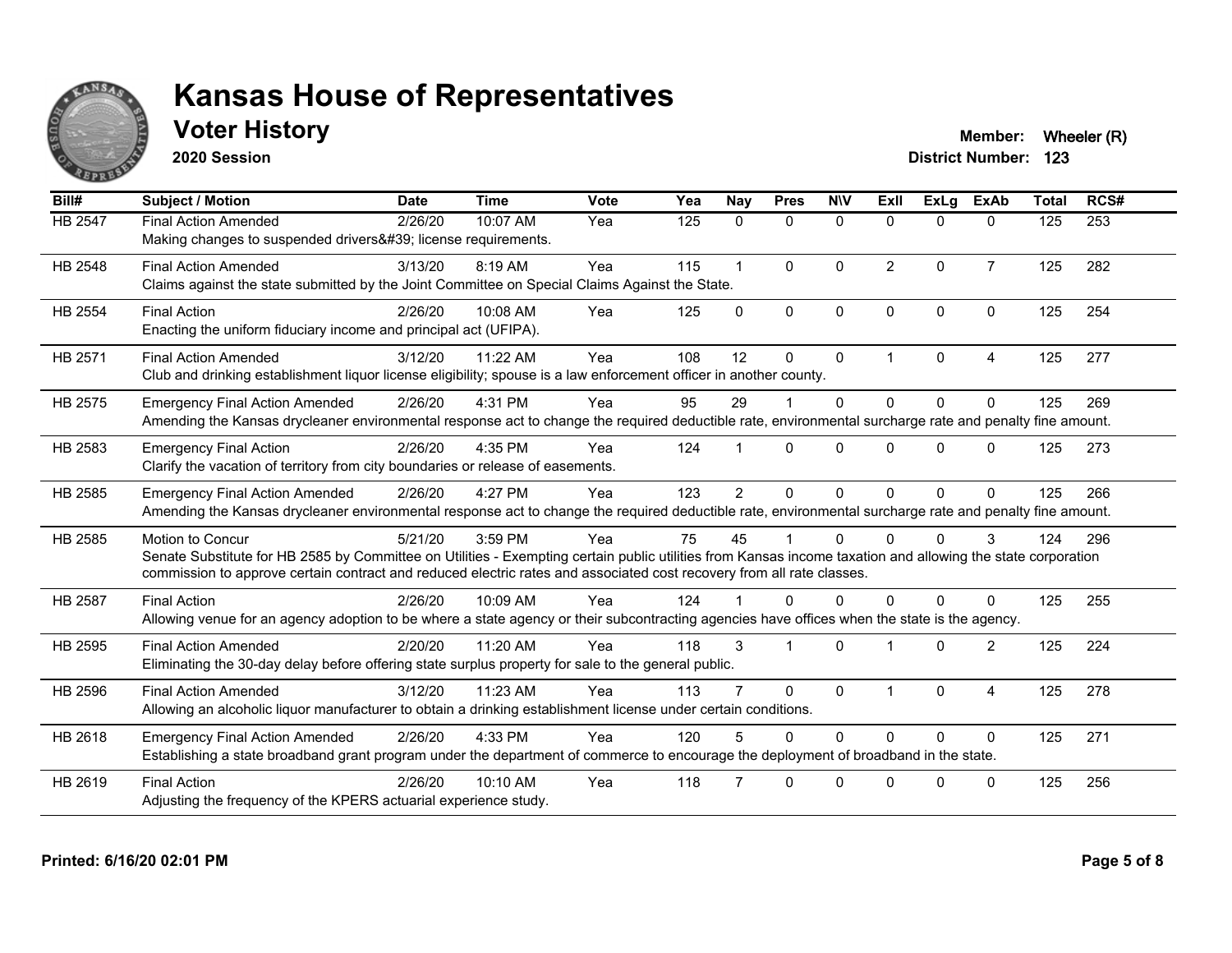

#### **Voter History Member: Wheeler (R) Member: Wheeler (R)**

**2020 Session**

| Bill#           | <b>Subject / Motion</b>                                                                                                                                                                                                                                                                                                                                                                                                                                                                                                                                                                                                                                                                                                                                                                                                                                                                                                                                                                                       | <b>Date</b> | <b>Time</b> | <b>Vote</b> | Yea | Nay      | <b>Pres</b> | <b>NIV</b>   | ExII           | <b>ExLg</b> | <b>ExAb</b>    | <b>Total</b> | RCS# |
|-----------------|---------------------------------------------------------------------------------------------------------------------------------------------------------------------------------------------------------------------------------------------------------------------------------------------------------------------------------------------------------------------------------------------------------------------------------------------------------------------------------------------------------------------------------------------------------------------------------------------------------------------------------------------------------------------------------------------------------------------------------------------------------------------------------------------------------------------------------------------------------------------------------------------------------------------------------------------------------------------------------------------------------------|-------------|-------------|-------------|-----|----------|-------------|--------------|----------------|-------------|----------------|--------------|------|
| <b>HB 2619</b>  | <b>Motion to Concur</b><br>Senate Substitute for HB 2619 by Committee on Financial Institutions and Insurance - Enacting the Kansas economic recovery loan deposit program, updating field of<br>membership requirements of credit unions and allowing privilege tax deductions on agricultural real estate loans and single family residence loans.                                                                                                                                                                                                                                                                                                                                                                                                                                                                                                                                                                                                                                                          | 5/21/20     | 11:59 PM    | Yea         | 114 | 3        | $\Omega$    | $\Omega$     | $\Omega$       | $\Omega$    | $\overline{7}$ | 124          | 298  |
| HB 2646         | <b>Final Action</b><br>Allowing the attorney general to coordinate training for law enforcement agencies on missing and murdered indigenous people.                                                                                                                                                                                                                                                                                                                                                                                                                                                                                                                                                                                                                                                                                                                                                                                                                                                           | 2/26/20     | 10:11 AM    | Yea         | 125 | U        | U           |              |                | U           | $\mathbf{0}$   | 125          | 257  |
| HB 2689         | <b>Final Action Amended</b><br>Amending the angel investor tax credit with respect to the definition of qualified securities, tax credit limitations and amounts, investor requirements and extending the<br>date that credits may be allowed.                                                                                                                                                                                                                                                                                                                                                                                                                                                                                                                                                                                                                                                                                                                                                                | 3/13/20     | 8:23 AM     | Nay         | 103 | 12       |             | $\Omega$     | $\overline{2}$ | $\Omega$    | $\overline{7}$ | 125          | 283  |
| HB 2695         | <b>Emergency Final Action</b><br>Allowing special agents from the department of corrections to attend the Kansas law enforcement training center.                                                                                                                                                                                                                                                                                                                                                                                                                                                                                                                                                                                                                                                                                                                                                                                                                                                             | 2/26/20     | 4:34 PM     | Yea         | 125 | 0        | 0           | $\mathbf{0}$ | $\Omega$       | 0           | $\Omega$       | 125          | 272  |
| HB 2699         | <b>Final Action</b><br>Requiring court services officers to assist with child in need of care cases when directed by a judge.                                                                                                                                                                                                                                                                                                                                                                                                                                                                                                                                                                                                                                                                                                                                                                                                                                                                                 | 2/26/20     | 10:13 AM    | Yea         | 105 | 20       | $\Omega$    | $\Omega$     | $\Omega$       | $\Omega$    | $\Omega$       | 125          | 258  |
| HB 2702         | <b>Emergency Final Action</b><br>Decoupling the KIT and KIR workforce training programs from the high performance incentive fund program and enhancing the workforce training tax credit.                                                                                                                                                                                                                                                                                                                                                                                                                                                                                                                                                                                                                                                                                                                                                                                                                     | 2/26/20     | 4:32 PM     | Yea         | 125 | $\Omega$ | $\Omega$    | $\Omega$     | $\Omega$       | $\Omega$    | $\Omega$       | 125          | 270  |
| HB 2702         | Motion to adopt CCR<br>Enacting the Kansas taxpayer protection act; establishing notice and public hearing requirements prior to approval by a governing body to exceed its revenue neutral<br>rate for the imposition of property tax and discontinuing the city and county tax lid; providing a waiver of interest and fees on certain delinquent property taxes for a<br>period of time and delaying preparation of delinquent real estate tax list and notice; prohibiting valuation increase for real property solely as the result of normal repair,<br>replacement or maintenance of existing structure; providing for county treasurers to establish a payment plan for the payment of delinquent or nondelinquent taxes;<br>requiring the state board of tax appeals to serve orders and notices by electronic means if requested by the party; prohibiting county appraisers and the state board of<br>tax appeals from increasing the valuation of county appraised property in valuation appeals. | 5/21/20     | 11:59 PM    | Yea         | 89  | 28       | 0           | $\Omega$     | U              | 0           | 7              | 124          | 299  |
| <b>HB 2708</b>  | <b>Emergency Final Action</b><br>Creating a drug abuse treatment program for people on diversion and allowing county attorneys to enter into agreements with court services and community<br>corrections for supervision.                                                                                                                                                                                                                                                                                                                                                                                                                                                                                                                                                                                                                                                                                                                                                                                     | 2/26/20     | 4:23 PM     | Yea         | 125 | 0        | $\Omega$    | $\Omega$     | $\Omega$       | $\Omega$    | 0              | 125          | 264  |
| HB 2713         | <b>Emergency Final Action Amended</b><br>Enacting the revised uniform law on notarial acts.                                                                                                                                                                                                                                                                                                                                                                                                                                                                                                                                                                                                                                                                                                                                                                                                                                                                                                                   | 2/26/20     | 4:30 PM     | Yea         | 122 | 3        | $\Omega$    | $\Omega$     | $\Omega$       | $\Omega$    | 0              | 125          | 268  |
| <b>HCR 5025</b> | <b>EFA Amend and Debate</b><br>Ratifying and providing the continuation of the March 12, 2020, state of disaster emergency declaration for the state of Kansas.                                                                                                                                                                                                                                                                                                                                                                                                                                                                                                                                                                                                                                                                                                                                                                                                                                               | 3/13/20     | 11:21 AM    | Yea         | 116 | U        | 0           | ∩            | 2              | $\Omega$    | 7              | 125          | 284  |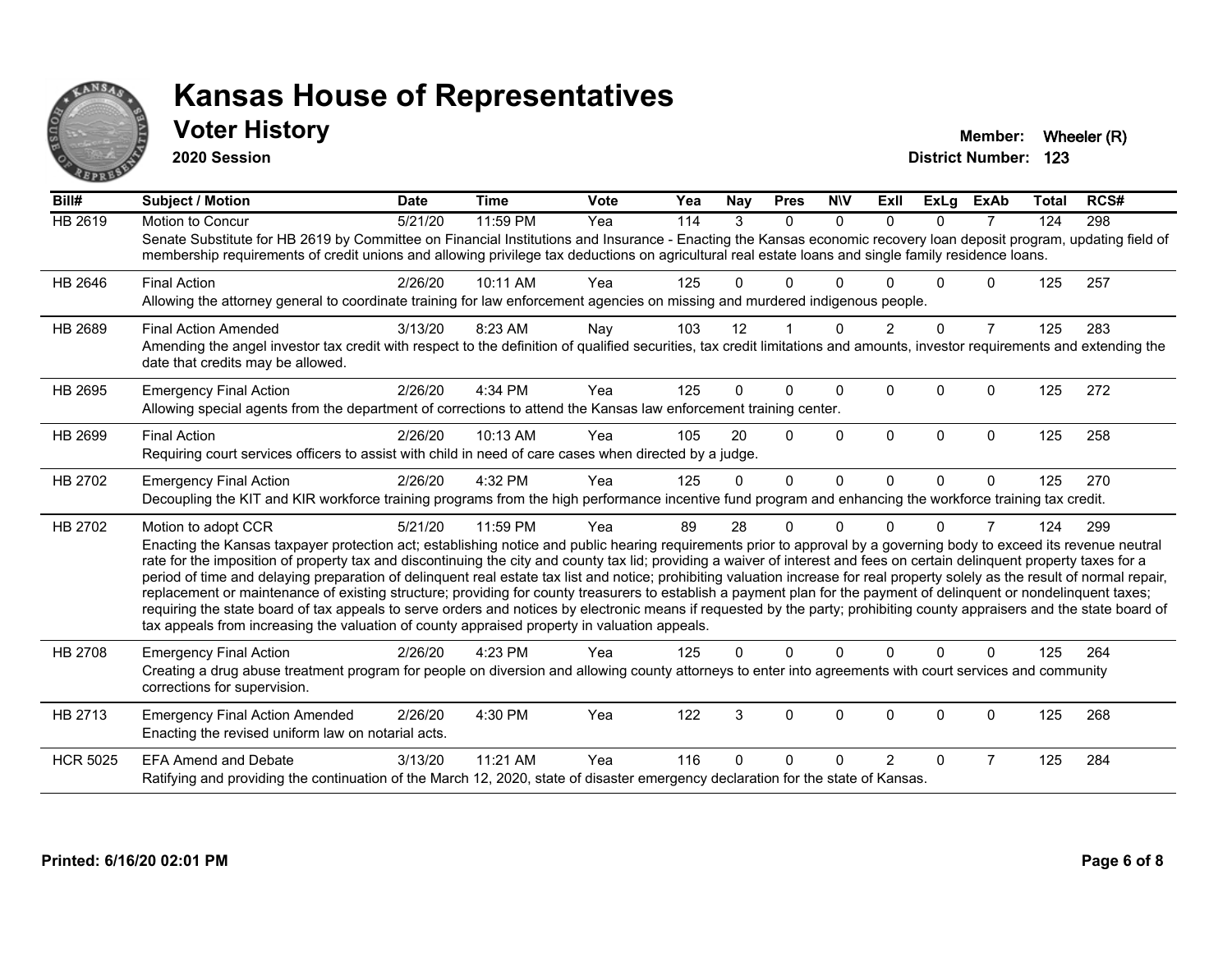

#### **Voter History Member: Wheeler (R) Member: Wheeler (R)**

**2020 Session**

| Bill#           | Subject / Motion                                                                                                                                                                                                                                                                  | <b>Date</b> | <b>Time</b> | <b>Vote</b> | Yea | <b>Nay</b>    | <b>Pres</b> | <b>NIV</b>   | ExII           | <b>ExLg</b>   | <b>ExAb</b>  | <b>Total</b> | RCS# |
|-----------------|-----------------------------------------------------------------------------------------------------------------------------------------------------------------------------------------------------------------------------------------------------------------------------------|-------------|-------------|-------------|-----|---------------|-------------|--------------|----------------|---------------|--------------|--------------|------|
| <b>HCR 5025</b> | Motion to adopt CCR<br>Ratifying and providing the continuation of the March 12, 2020, state of disaster emergency declaration for the state of Kansas, subject to limitations.                                                                                                   | 3/19/20     | 4:11 PM     | Yea         | 115 | 0             | 0           | 0            | 0              | $\Omega$      | 10           | 125          | 293  |
| <b>SB 27</b>    | <b>EFA Amend and Debate</b><br>House Substitute for SB 27 by Committee on Commerce, Labor and Economic Development - Providing for a maximum of 26 weeks of unemployment insurance<br>benefits and compensation for the pre-payment waiting period.                               | 3/17/20     | $1:02$ PM   | Yea         | 119 |               |             | U            |                |               |              | 125          | 288  |
| <b>SB 66</b>    | Motion to adopt CCR<br>Appropriations for Fy 2020, 2021 and 2022 for various state agencies.                                                                                                                                                                                      | 3/19/20     | 3:52 PM     | Yea         | 99  | 16            | $\Omega$    | $\mathbf{0}$ | $\Omega$       | $\Omega$      | 10           | 125          | 292  |
| SB 102          | <b>EFA Amend and Debate</b><br>House Substitutes for SB 102 by Committee on Judiciary - Allowing the chief justice of the Kansas supreme court to extend or suspend deadlines or time limitations to<br>secure the health and safety of court users, staff and judicial officers. | 3/16/20     | 12:13 PM    | Yea         | 113 | 5             | 0           | $\Omega$     | 3              | 0             | 4            | 125          | 285  |
| <b>SB 142</b>   | EFA Sub Bill Amended<br>House Substitute for SB No. 142 by House Committee on K-12 Education Budget - Authorizing the state board of education to grant waivers for school districts from<br>the requirement to provide a minimum number of school hours during the school term.  | 3/17/20     | 10:31 AM    | Yea         | 117 | $\mathcal{P}$ |             | O            | $\mathcal{P}$  |               |              | 125          | 287  |
| SB 155          | <b>Final Action</b><br>Cemetery district territory deannexed from the territory of Valley Center.                                                                                                                                                                                 | 2/7/20      | 4:08 PM     | Yea         | 119 |               | $\Omega$    | 3            | $\Omega$       | $\mathcal{P}$ | $\mathbf{0}$ | 125          | 210  |
| SB 173          | <b>EFA Amend and Debate</b><br>House Substitute for SB 173 by Committee on Appropriations - Providing for the Eisenhower legacy transportation plan.                                                                                                                              | 3/16/20     | 7:20 PM     | Yea         | 103 | 16            |             | 0            | $\overline{2}$ | $\mathbf{0}$  | 3            | 125          | 286  |
| SB 173          | Motion to adopt CCR<br>House Substitute for SB 173 by Committee on Appropriations - Providing for the Eisenhower legacy transportation plan.                                                                                                                                      | 3/19/20     | 12:04 PM    | Yea         | 112 | 3             |             | U            | $\Omega$       | $\Omega$      | 10           | 125          | 291  |
| <b>SCR 1613</b> | <b>Final Action</b><br>Amending the bill of rights of the constitution of the state of Kansas to reserve to the people the right to regulate abortion through their elected state representatives<br>and senators.                                                                | 2/7/20      | 4:07 PM     | Yea         | 80  | 43            |             | U            |                |               |              | 125          | 209  |